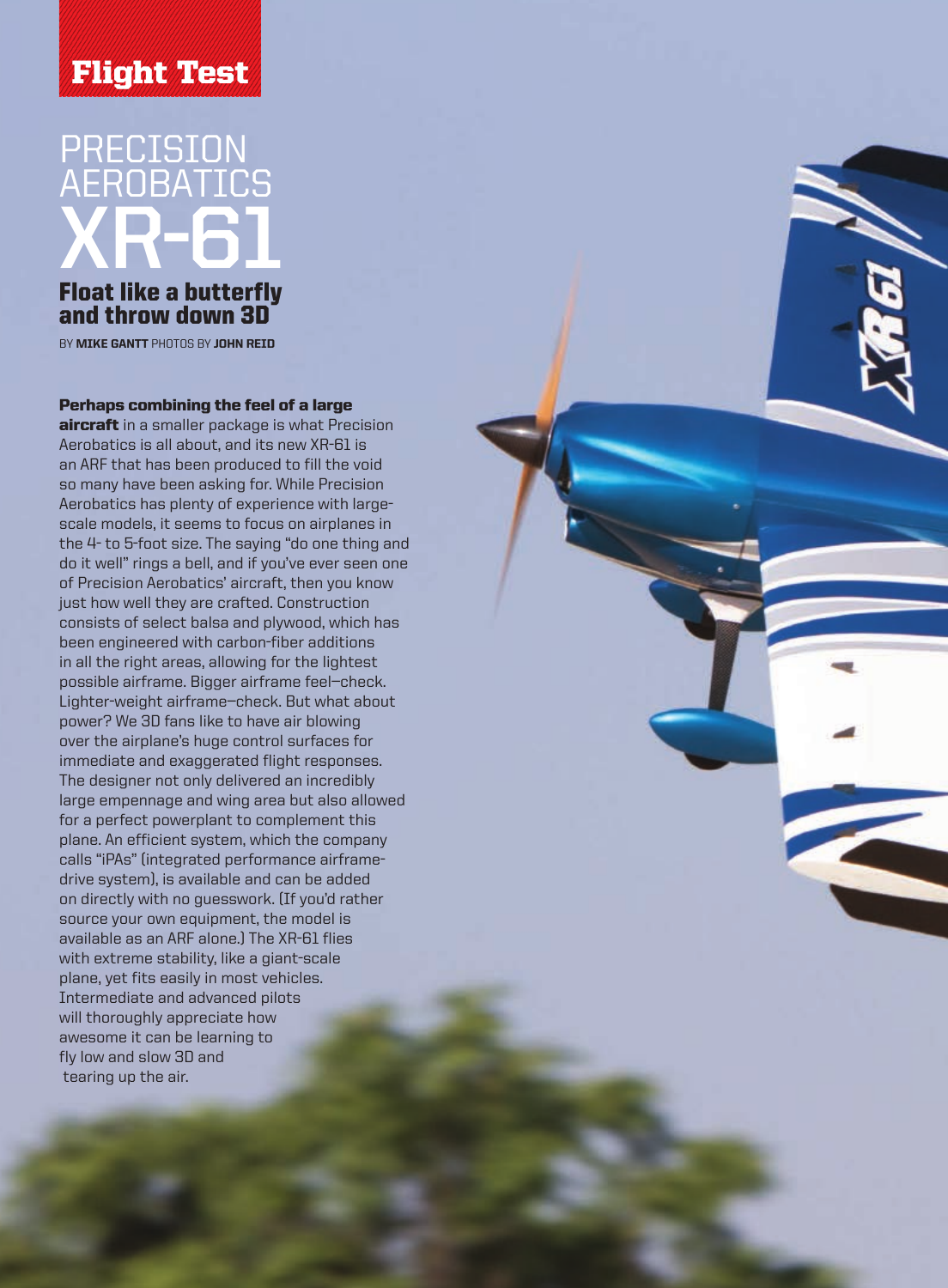#### SPECIFICATIONS MODEL: **XR-61**

ecisionAerobaltes.com

PrecisionAerobalics.com

r.

MANUFACTURER: **Precision Aerobatics (precisionaerobatics.com)** TYPE: **Aerobatic monoplane** LENGTH: **57 in.** WINGSPAN: **61 in.** WING AREA: **807 sq. in.**  WEIGHT: **70.5 oz.** WING LOADING: **12.59 oz./sq. ft.** MOTOR REQ'D: **Thrust 50**  RADIO REQ'D: **4+-channel**  PRICE: **\$300** 

#### GEAR USED

RADIO: **Spektrum DX18G2 w/ AR8000 receiver (spektrumrc.com); four Hitec HS-5245 servos (hitecrcd.com)** MOTOR: **Thrust 50 w/ Quantum 70 Pro** BATTERIES: **Two Hobby People 3S 2200mAh in series for 6S (hobbypeople.net) and one Thunder Power 6S 2200mAh (thunderpowerrc.com)**  PROPELLERS: **Vox 15x8 and 16x6** 

### HIGHLIGHTS

 **Well engineered and constructed Extremely lightweight Outstanding slow-flight characteristics**

**Battery options work well**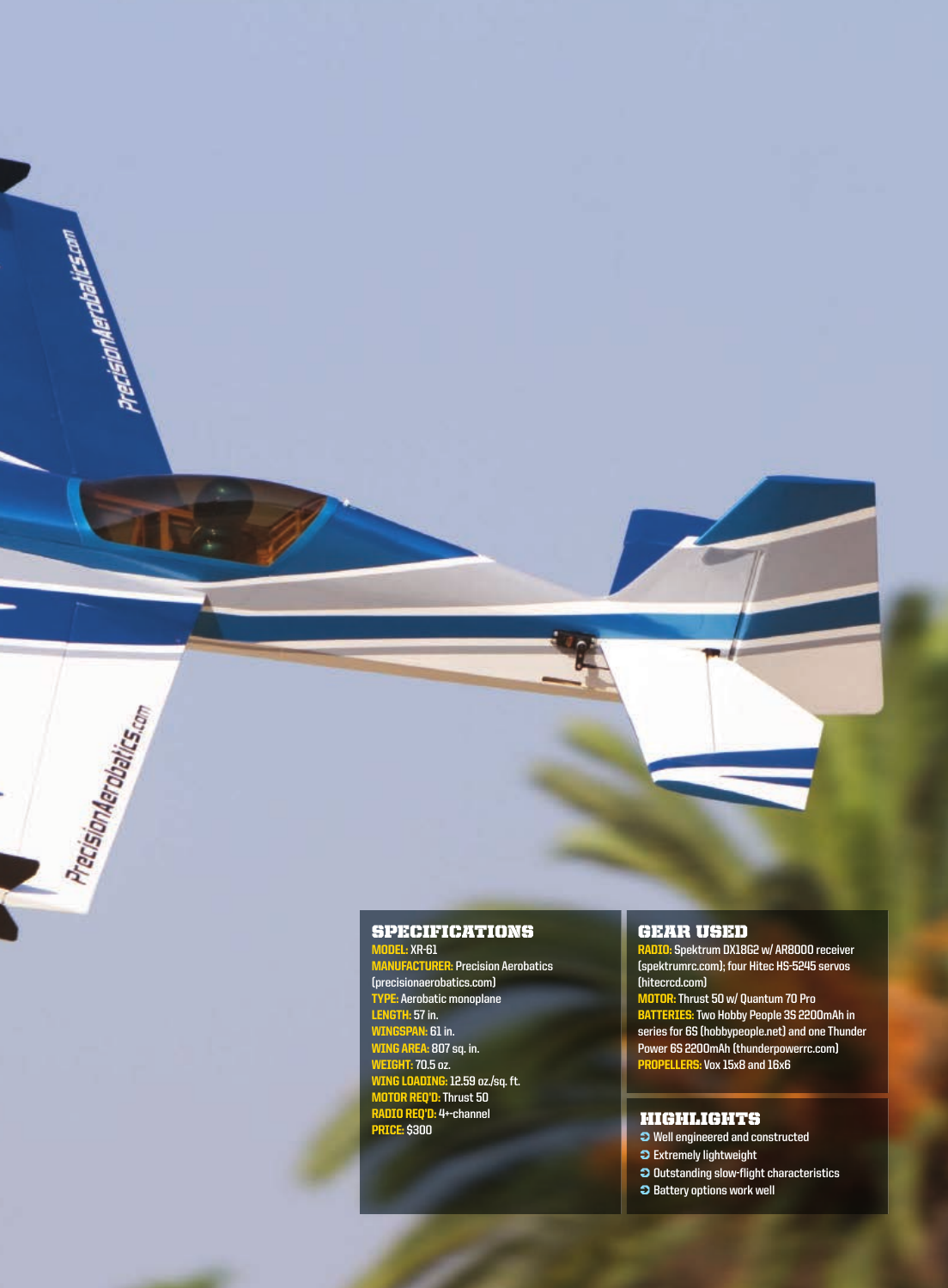#### UNIQUE FEATURES

If this is your first plane from Precision Aerobatics, you will smile when you feast your eyes on the model's interior. There is a lot of carbon fiber in there, and it is easy to see how much thought went into where and how each piece was implemented. Everywhere else inside the fuselage looks like Swiss cheese, with lots and lots of huge lightening holes. The covering combination employs an aggressive color scheme with a solid top and transparent wing bottom, which show off even more of the company's smart build methods. Pocket hinges for the ailerons are factory fare and create gapless hinge lines on the wings. CA hinges are used to hold the elevator and rudder in place, and using a pipette tip on my thin CA glue bottle really helped with the application of the adhesive. After installing the empennage,



you are instructed to seal the tail feathers' remaining two hinge gaps, and color-coordinated covering pieces are provided. A few minutes with a covering iron set to medium heat made the process painless and quick. When the air gaps of a hinge line are sealed, air can't blow through and create unwanted streams of turbulence, which can hinder performance, especially in highalpha flight. Pulling around a 3D plane post-stall requires plenty of thrust, and the appropriately named Thrust 50 brushless outrunner is the perfect match for the airframe. At 487Kv, it was designed to run on a 22.2-volt (6S) electron source, and—here comes the cool part—you can run two 3S 2200mAh packs in series or use a single 6-cell battery. I wanted to try both, so I made and added a series adapter, allowing me to fly the XR-61 with either battery setup. Buying two 3S packs for about \$20 works well, as individually they can be used in quite a few different aircraft. A cooling design is integrated in the motor and decreases temps. A Quantum 70 Pro speed control features a switching BEC, so running 6S and four digital servos is not an



**Above: Ball links and Kevlar are included and allow the large control surfaces to come alive for aggressive flying. Left: -e canopy locks in with magnets and a mechanical latch. -ere will be no**  unwanted departures. Right: The carbon– **fiber spinner is of high quality and finishes the front end off perfectly. Below left: -ese clever devices help direct the flow of air over the wing for better control during high-alpha flight. Below right: -e provided gear cuffs and look sweet against the carbon-fiber main gear.**









**Lots of carbon fiber and a lightweight design is the nature of this airplane. Using two 3S 2200mAh packs is a nice option.**